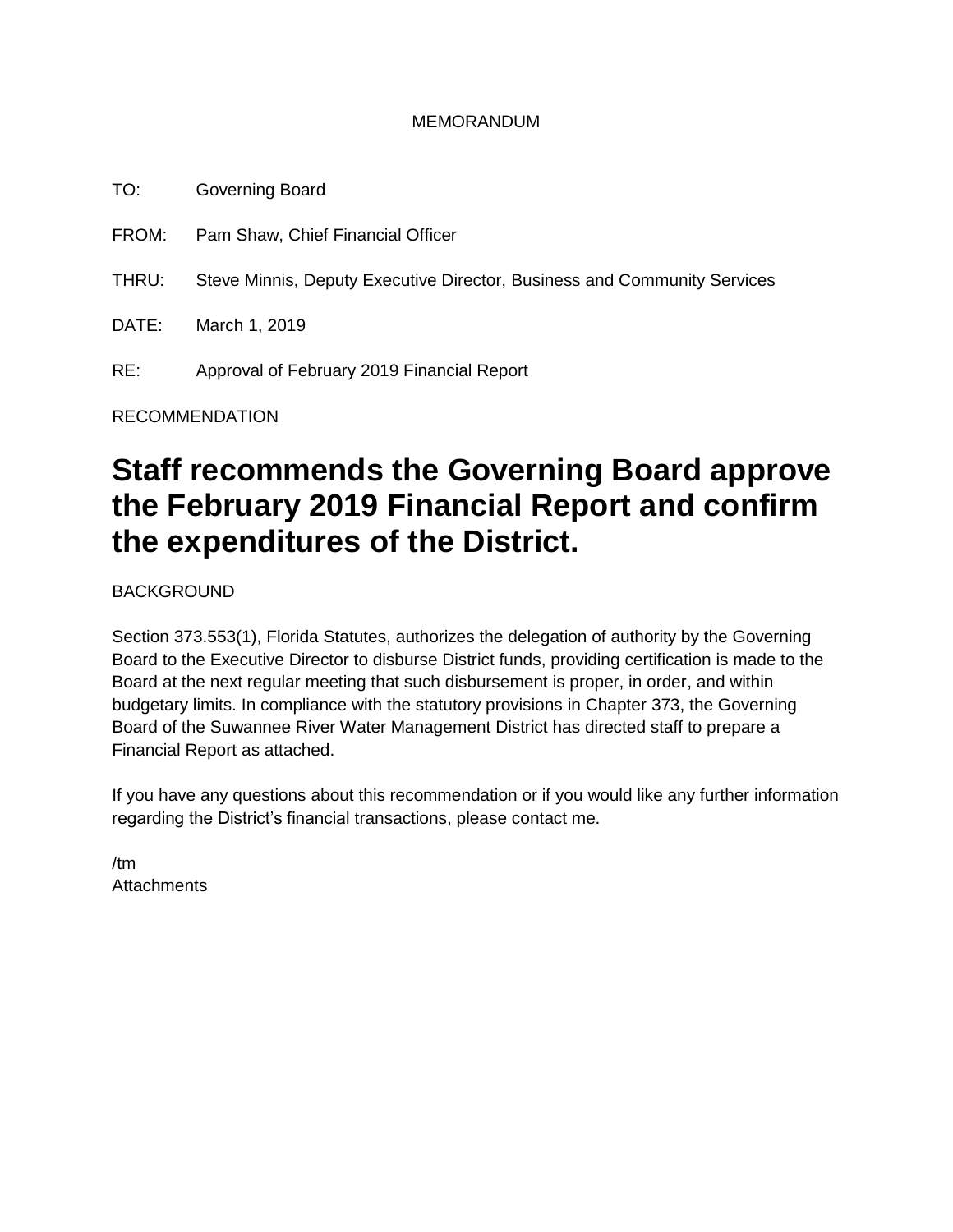| Suwannee River Water Management District |  |
|------------------------------------------|--|
| <b>Cash Report</b>                       |  |
| February 2019                            |  |

| <b>Financial Institution/Account</b>       | <b>Monthly</b><br><b>Interest</b> | <b>Interest</b><br>Rate % | <b>Closing</b><br><b>Balance</b> |
|--------------------------------------------|-----------------------------------|---------------------------|----------------------------------|
| <b>First Federal Permit Fee</b>            | \$0.00                            |                           | \$38,038.93                      |
| <b>First Federal Accounts Payable</b>      | \$0.00                            |                           | \$35,000.00                      |
| <b>First Federal EFT Disbursements</b>     | \$0.00                            |                           | \$42,317.52                      |
| <b>First Federal Depository</b>            | \$144.79                          | $0.02\%$                  | \$835,179.46                     |
| Special Purpose Investment Account (SPIA)* | \$84,831.21                       | 2.55%                     | \$42,509,114.41                  |
| TOTAL                                      | \$84,976.00                       |                           | \$43,459,650.32                  |

\*SPIA is part of the Florida Treasury Investment Pool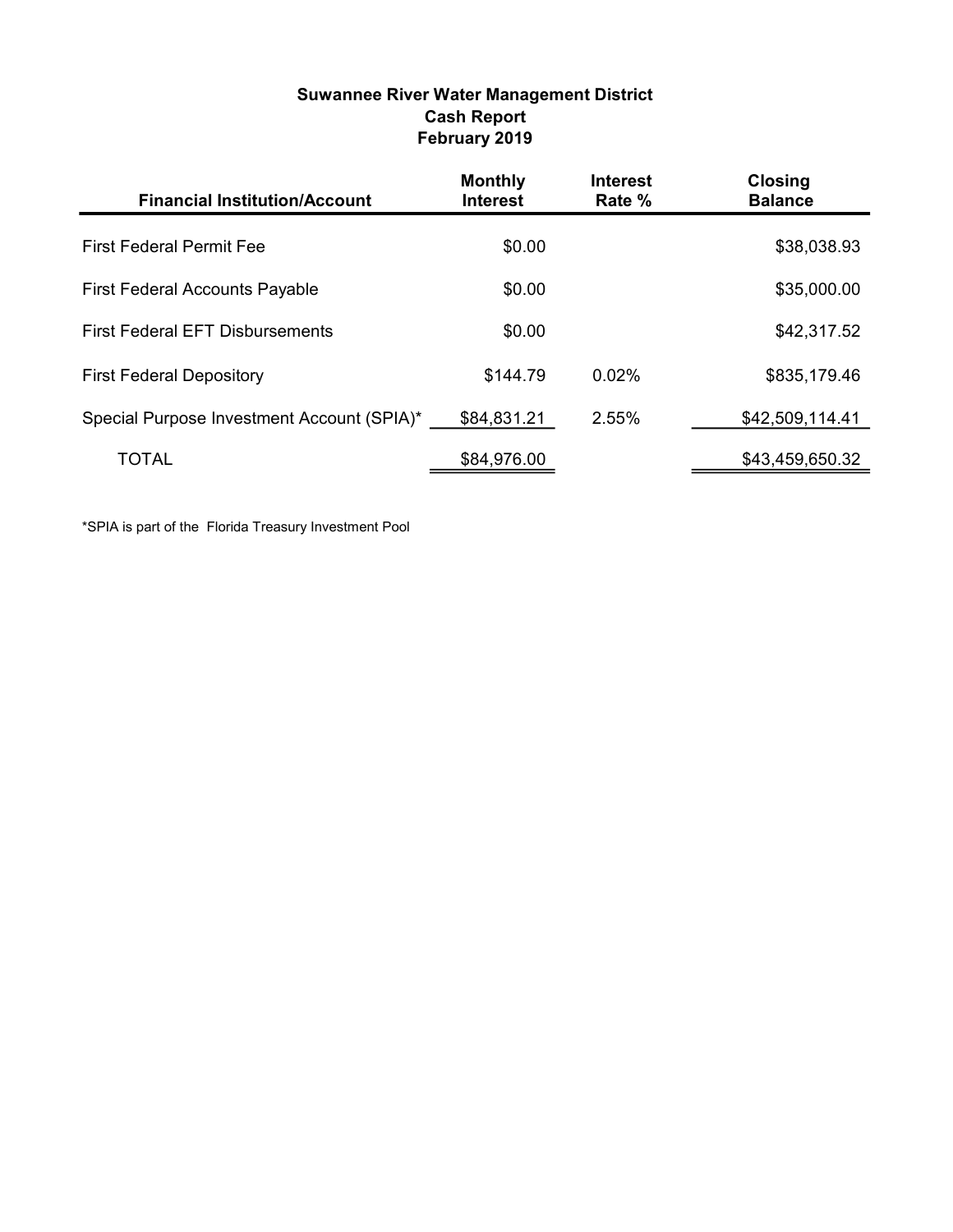#### **Suwannee River Water Management District Statement of Sources and Uses of Funds For the Month ending February 28, 2019 (Unaudited)**

|                            | <b>Current</b><br><b>Budget</b> | <b>Actuals</b><br><b>Through</b><br>2/28/2019 |     | Variance<br>(Under)/Over<br><b>Budget</b> | <b>Actuals As A</b><br>% of Budget |
|----------------------------|---------------------------------|-----------------------------------------------|-----|-------------------------------------------|------------------------------------|
| <b>Sources</b>             |                                 |                                               |     |                                           |                                    |
| Ad Valorem Property Taxes  | \$<br>5.715.938 \$              | 4.898.128 \$                                  |     | (817, 810)                                | 85.7%                              |
| Intergovernmental Revenues | \$<br>56,967,463 \$             | 6,376,784                                     | S   | (50, 590, 679)                            | 11.2%                              |
| Interest on Invested Funds | \$<br>310,000 \$                | 337,614 \$                                    |     | 27.614                                    | 108.9%                             |
| License and Permit Fees    | \$<br>150,000 \$                | 79,529 \$                                     |     | (70, 471)                                 | 53.0%                              |
| Other                      | \$<br>1,000,000 \$              | 587,229 \$                                    |     | (412, 771)                                | 58.7%                              |
| Fund Balance <sup>1</sup>  | \$<br>6,816,967                 | 344,177                                       | \$. | (6,472,790)                               | 5.0%                               |
| <b>Total Sources</b>       | \$<br>70,960,368                | 12,623,461                                    | S   | (58, 336, 907)                            | 17.8%                              |

|                                              | Current       |      |                     |      |                           |    | Available     |           |              |
|----------------------------------------------|---------------|------|---------------------|------|---------------------------|----|---------------|-----------|--------------|
|                                              | <b>Budget</b> |      | <b>Expenditures</b> |      | Encumbrances <sup>2</sup> |    | <b>Budget</b> | %Expended | %Obligated ° |
| <b>Uses</b>                                  |               |      |                     |      |                           |    |               |           |              |
| Water Resources Planning and Monitoring      | 10.279.861    |      | 1.309.659           |      | 2.997.682                 |    | 5.972.520     | 13%       | 42%          |
| Acquisition, Restoration and Public Works    | 52.489.529    | - \$ | 3.735.917           |      | 25,648,458                | S  | 23.105.154    | 7%        | 56%          |
| Operation and Maintenance of Lands and Works | 4.947.220 \$  |      | 983.864             | \$.  | 1.628.879                 |    | 2,334,477     | 20%       | 53%          |
| Regulation                                   | \$ 472.442.   |      | 491,222             | - \$ | 53,284                    | \$ | 927.936       | 33%       | 37%          |
| Outreach                                     | 233,763       | - \$ | 99.499              | -S   | $\overline{\phantom{0}}$  | S  | 134.265       | 43%       | 43%          |
| Management and Administration                | .537.553      |      | 625.465             |      | 51.784                    |    | 860.304       | 41%       | 44%          |
| <b>Total Uses</b>                            | 70,960,368    |      | 7,245,626           |      | 30,380,088                |    | 33,334,655    | 10%       | 53%          |

<sup>1</sup> Actual Fund Balance used is recorded at the end of the fiscal year. This amount represents Fund Balance used for the Monitor Well Improvement Program and the AG and RIVER Cost-Share Programs

 $2$  Encumbrances represent unexpended balances of open purchase orders and contracts.

 $3$  Represents the sum of expenditures and encumbrances as a percentage of the available budget.

This financial statement is prepared as of February 28, 2019 and covers the interim period since the most recent audited financial statements.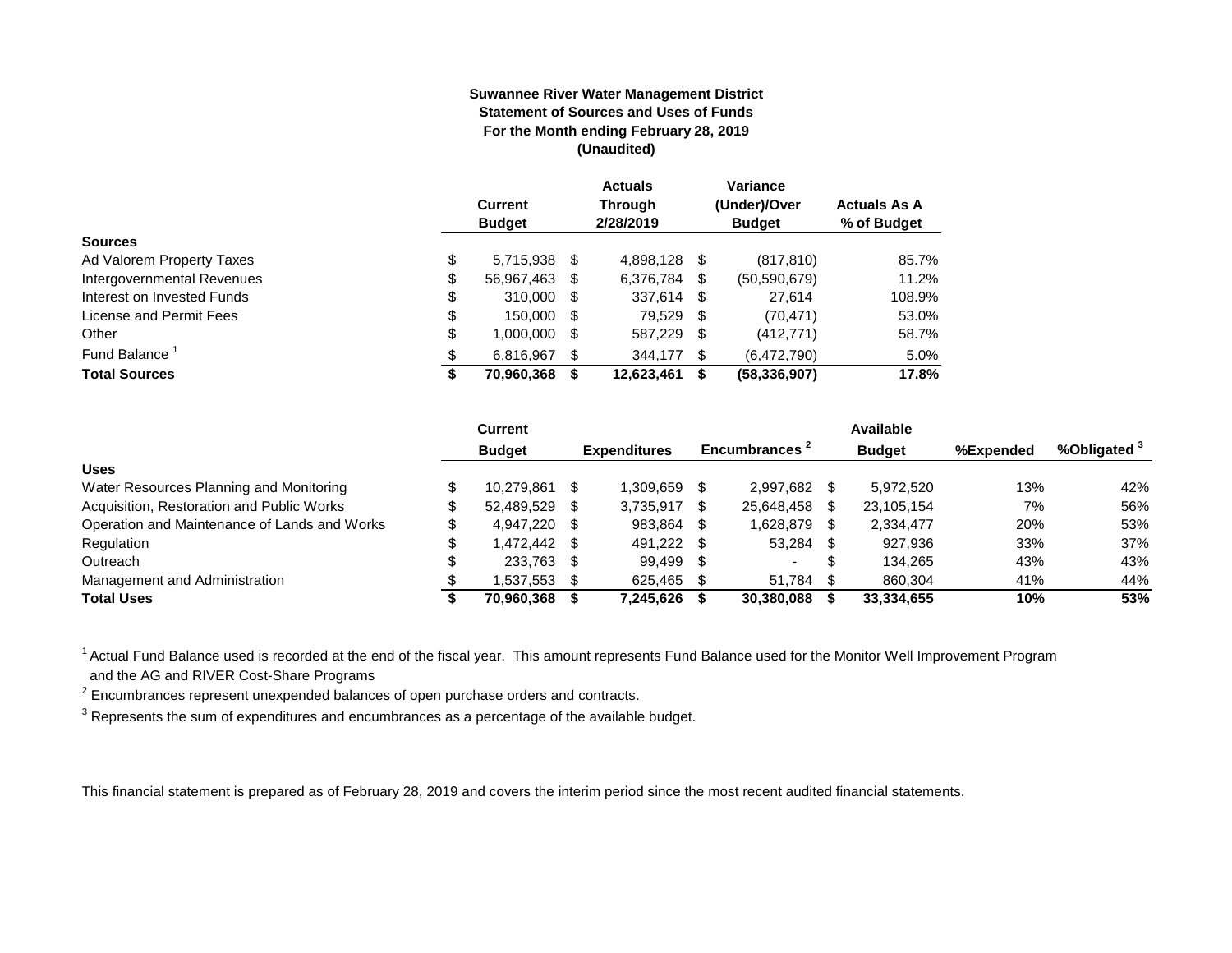**FOR 2/28/2019**

|                                                              | $Y-T-D$<br><b>ACTUAL</b> | <b>ENCUMBRANCE</b> | <b>ANNUAL</b><br><b>BUDGET</b> |
|--------------------------------------------------------------|--------------------------|--------------------|--------------------------------|
| <b>FUND Report Recap -</b>                                   |                          |                    |                                |
| <b>REVENUES</b>                                              |                          |                    |                                |
| <b>DISTRICT REVENUES</b>                                     | 5,902,500                | 0                  | 7,175,938                      |
| <b>LOCAL REVENUES</b>                                        | 91,600                   | 0                  | 91,600                         |
| <b>STATE REVENUES</b>                                        | 6,111,081                | 0                  | 51,942,863                     |
| <b>FEDERAL REVENUES</b><br>FUND BALANCE UTILIZATION          | 174,104<br>344,177       | 0<br>0             | 4,933,000<br>6,816,967         |
| <b>TOTAL REVENUES</b>                                        | 12,623,462               | $\mathbf 0$        | 70,960,368                     |
| <b>EXPENDITURES</b>                                          |                          |                    |                                |
| SALARIES AND BENEFITS                                        | 2,325,588                | 0                  | 6,292,000                      |
| CONTRACTUAL SERVICES                                         | 3,506,058                | 9,009,267          | 29,621,819                     |
| OPERATING EXPENDITURES                                       | 360,269                  | 153,648            | 1,520,899                      |
| OPERATING CAPITAL OUTLAY                                     | 29,677                   | 196,536            | 368,044                        |
| FIXED CAPITAL OUTLAY                                         | 6,523                    | 0                  | 1,050,000                      |
| <b>INTERAGENCY EXPENDITURES</b>                              | 1,017,511                | 21,020,637         | 32,107,606                     |
| <b>TOTAL EXPENDITURES</b>                                    | 7,245,626                | 30,380,088         | 70,960,368                     |
| <b>EXCESS REVENUES OVER (UNDER) EXPENDITURES</b>             | 5,377,836                | (30, 380, 088)     | 0                              |
|                                                              |                          |                    |                                |
| <b>FUND 01 - GENERAL FUND</b>                                |                          |                    |                                |
| <b>REVENUES</b>                                              |                          |                    |                                |
| <b>DISTRICT REVENUES</b>                                     | 5,240,622                | 0                  | 5,207,719                      |
| <b>LOCAL REVENUES</b>                                        | 0                        | 0                  | 0                              |
| <b>STATE REVENUES</b>                                        | 2,004,972                | 0                  | 2,740,000                      |
| <b>FEDERAL REVENUES</b>                                      | 0                        | 0                  | 0                              |
| FUND BALANCE UTILIZATION<br><b>TOTAL REVENUES</b>            | 0                        | 0                  | 152,000                        |
|                                                              | 7,245,594                | $\mathbf{0}$       | 8,099,719                      |
| <b>EXPENDITURES</b>                                          |                          |                    |                                |
| SALARIES AND BENEFITS                                        | 1,826,658                | 0                  | 4,966,397                      |
| CONTRACTUAL SERVICES<br>OPERATING EXPENDITURES               | 175,756<br>171,733       | 422,820<br>58,352  | 1,055,909<br>954,333           |
| OPERATING CAPITAL OUTLAY                                     | 23,876                   | 63,007             | 172,580                        |
| FIXED CAPITAL OUTLAY                                         | 0                        | 0                  | 0                              |
| <b>INTERAGENCY EXPENDITURES</b>                              | 211,067                  | 543,514            | 950,500                        |
| <b>TOTAL EXPENDITURES</b>                                    | 2,409,090                | 1,087,693          | 8,099,719                      |
| <b>EXCESS REVENUES OVER (UNDER) EXPENDITURES</b>             | 4,836,504                | (1,087,693)        | 0                              |
|                                                              |                          |                    |                                |
| <b>FUND 05 - MIDDLE SUWANNEE</b><br><b>REVENUES</b>          |                          |                    |                                |
| <b>DISTRICT REVENUES</b>                                     | 0                        | 0                  | 0                              |
| <b>LOCAL REVENUES</b>                                        | 0                        | 0                  | 0                              |
| <b>STATE REVENUES</b>                                        | 40,757                   | 0                  | 250,000                        |
| <b>FEDERAL REVENUES</b>                                      | 0                        | 0                  | 0                              |
| FUND BALANCE UTILIZATION                                     | 0                        | 0                  | 0                              |
| <b>TOTAL REVENUES</b>                                        | 40,757                   | 0                  | 250,000                        |
| <b>EXPENDITURES</b>                                          |                          |                    |                                |
| SALARIES AND BENEFITS                                        | 0                        | 0                  | 0                              |
| CONTRACTUAL SERVICES                                         | 40,757                   | 166,309            | 250,000                        |
| OPERATING EXPENDITURES                                       | 0                        | 0                  | 0                              |
| OPERATING CAPITAL OUTLAY                                     | 0                        | 0                  | 0                              |
| FIXED CAPITAL OUTLAY                                         | 0<br>0                   | 0<br>O             | 0<br>0                         |
| <b>INTERAGENCY EXPENDITURES</b><br><b>TOTAL EXPENDITURES</b> | 40,757                   | 166,309            | 250,000                        |
| <b>EXCESS REVENUES OVER (UNDER) EXPENDITURES</b>             |                          |                    |                                |
|                                                              | $\pmb{0}$                | (166, 309)         | $\mathbf 0$                    |

 $=$  $\equiv$   $=$   $=$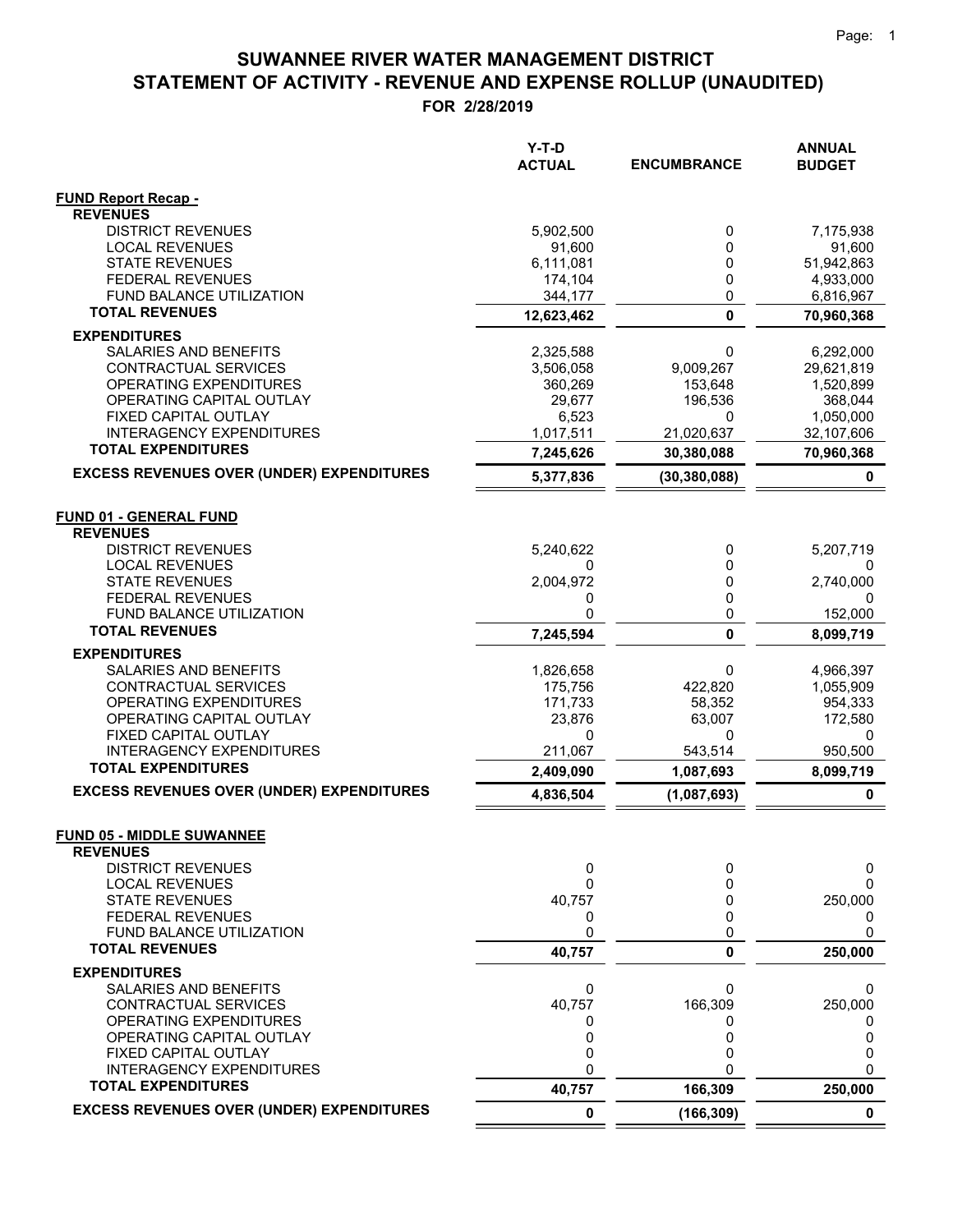**FOR 2/28/2019**

|                                                    | Y-T-D<br><b>ACTUAL</b> | <b>ENCUMBRANCE</b> | <b>ANNUAL</b><br><b>BUDGET</b> |
|----------------------------------------------------|------------------------|--------------------|--------------------------------|
| <b>FUND 06 - SPRINGS GRANTS</b>                    |                        |                    |                                |
| <b>REVENUES</b>                                    |                        |                    |                                |
| <b>DISTRICT REVENUES</b>                           | 0                      | 0                  | 152,000                        |
| <b>LOCAL REVENUES</b><br><b>STATE REVENUES</b>     | 1,038,213              | 0<br>0             | 0<br>43,302,400                |
| <b>FEDERAL REVENUES</b>                            | 0                      | 0                  | $\mathbf{0}$                   |
| FUND BALANCE UTILIZATION                           | 0                      | 0                  | 0                              |
| <b>TOTAL REVENUES</b>                              | 1,038,213              | $\mathbf 0$        | 43,454,400                     |
| <b>EXPENDITURES</b>                                |                        |                    |                                |
| SALARIES AND BENEFITS                              | 0                      | 0                  | 0                              |
| CONTRACTUAL SERVICES                               | 1,294,435              | 4,051,699          | 16,182,300                     |
| OPERATING EXPENDITURES<br>OPERATING CAPITAL OUTLAY | 3,928<br>0             | 249<br>0           | 0                              |
| FIXED CAPITAL OUTLAY                               | 0                      | $\Omega$           | ი                              |
| <b>INTERAGENCY EXPENDITURES</b>                    | 644,677                | 17,740,392         | 27,272,100                     |
| <b>TOTAL EXPENDITURES</b>                          | 1,943,040              | 21,792,340         | 43,454,400                     |
| <b>EXCESS REVENUES OVER (UNDER) EXPENDITURES</b>   | (904, 827)             | (21, 792, 340)     | 0                              |
| * Expenditures to be covered by FDEP Grants        |                        |                    |                                |
| <b>FUND 07 - LOCAL REVENUE</b>                     |                        |                    |                                |
| <b>REVENUES</b>                                    |                        |                    |                                |
| <b>DISTRICT REVENUES</b>                           | 0                      | 0                  | 0                              |
| <b>LOCAL REVENUES</b><br><b>STATE REVENUES</b>     | 91,600                 | 0                  | 91,600                         |
| <b>FEDERAL REVENUES</b>                            | 0<br>0                 | 0<br>0             | 0<br>0                         |
| <b>FUND BALANCE UTILIZATION</b>                    | 0                      | 0                  | 0                              |
| <b>TOTAL REVENUES</b>                              | 91,600                 | $\mathbf{0}$       | 91,600                         |
| <b>EXPENDITURES</b>                                |                        |                    |                                |
| SALARIES AND BENEFITS                              | 0                      | 0                  | 0                              |
| CONTRACTUAL SERVICES                               | 0                      | 0                  | 0                              |
| OPERATING EXPENDITURES<br>OPERATING CAPITAL OUTLAY | 0<br>0                 | 0<br>0             | 0<br>0                         |
| FIXED CAPITAL OUTLAY                               | 0                      | $\Omega$           | 0                              |
| <b>INTERAGENCY EXPENDITURES</b>                    | 0                      | 91,600             | 91,600                         |
| <b>TOTAL EXPENDITURES</b>                          | 0                      | 91,600             | 91,600                         |
| <b>EXCESS REVENUES OVER (UNDER) EXPENDITURES</b>   | 91,600                 | (91, 600)          | 0                              |
| <b>FUND 08 - WMLTF - SPRINGS</b>                   |                        |                    |                                |
| <b>REVENUES</b>                                    |                        |                    |                                |
| <b>DISTRICT REVENUES</b>                           | 1,590                  | 0                  | 0                              |
| <b>LOCAL REVENUES</b><br><b>STATE REVENUES</b>     | 0<br>2,260             | 0<br>0             | 0<br>150,000                   |
| <b>FEDERAL REVENUES</b>                            | 0                      | 0                  | 0                              |
| FUND BALANCE UTILIZATION                           | 0                      | 0                  | 0                              |
| <b>TOTAL REVENUES</b>                              | 3,850                  | 0                  | 150,000                        |
| <b>EXPENDITURES</b>                                |                        |                    |                                |
| SALARIES AND BENEFITS                              | 2,627                  | 0                  | 0                              |
| <b>CONTRACTUAL SERVICES</b>                        | 0                      | 0                  | 0                              |
| OPERATING EXPENDITURES<br>OPERATING CAPITAL OUTLAY | 0<br>0                 | 0<br>0             | 0<br>0                         |
| FIXED CAPITAL OUTLAY                               | 0                      | 0                  | 0                              |
| <b>INTERAGENCY EXPENDITURES</b>                    | 0                      | 194,676            | 150,000                        |
| <b>TOTAL EXPENDITURES</b>                          | 2,627                  | 194,676            | 150,000                        |
| <b>EXCESS REVENUES OVER (UNDER) EXPENDITURES</b>   | 1,223                  | (194, 676)         | $\mathbf 0$                    |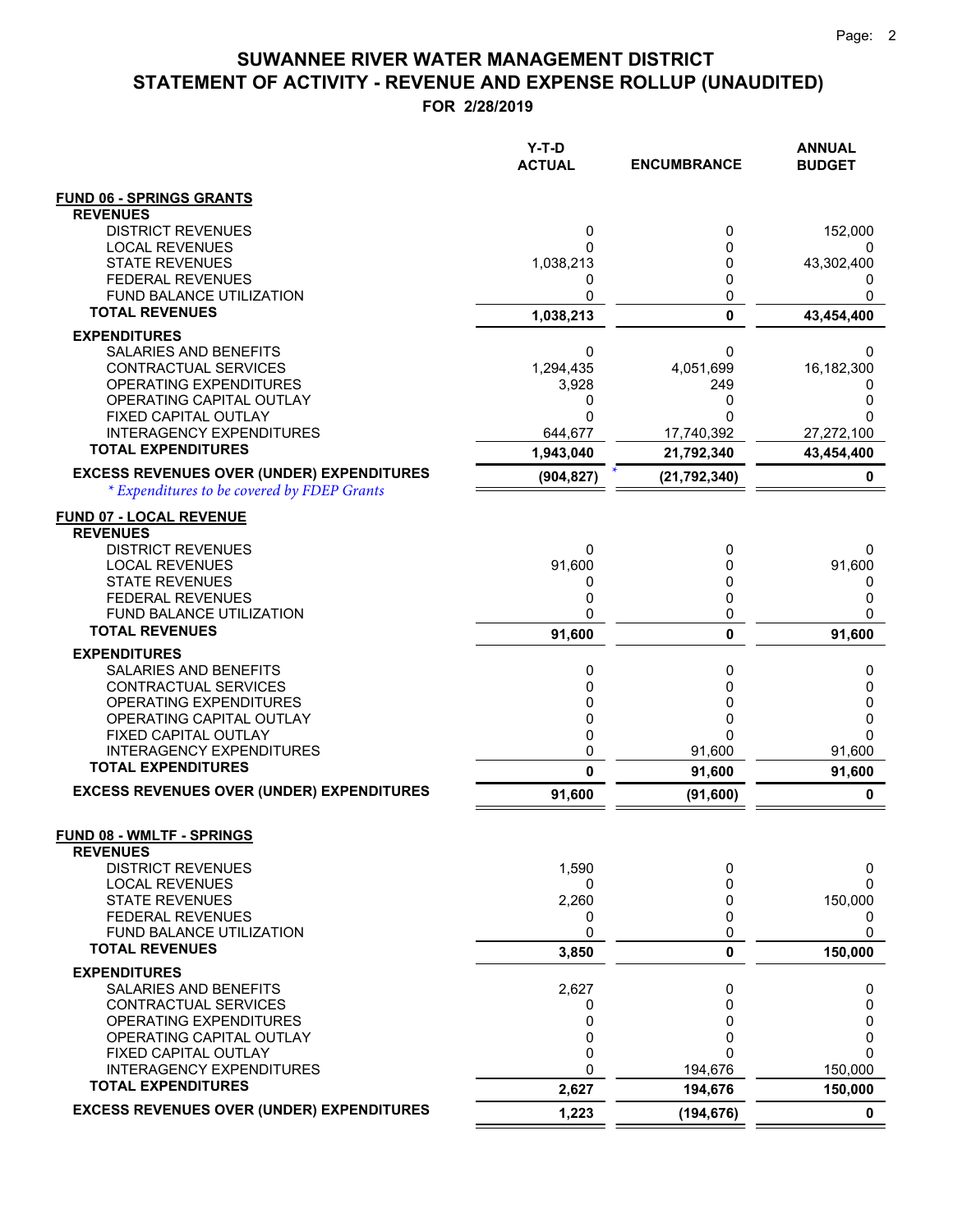**FOR 2/28/2019**

|                                                          | Y-T-D<br><b>ACTUAL</b> | <b>ENCUMBRANCE</b> | <b>ANNUAL</b><br><b>BUDGET</b> |
|----------------------------------------------------------|------------------------|--------------------|--------------------------------|
| <b>FUND 09 - MONITOR WELL</b>                            |                        |                    |                                |
| <b>REVENUES</b>                                          |                        |                    |                                |
| <b>DISTRICT REVENUES</b><br><b>LOCAL REVENUES</b>        | 0                      | 0<br>0             | 0                              |
| <b>STATE REVENUES</b>                                    | 0<br>0                 | 0                  | 0<br>0                         |
| <b>FEDERAL REVENUES</b>                                  | $\mathbf{0}$           | $\mathbf 0$        | 0                              |
| <b>FUND BALANCE UTILIZATION</b>                          | 4,813                  | 0                  | 115,000                        |
| <b>TOTAL REVENUES</b>                                    | 4,813                  | $\mathbf{0}$       | 115,000                        |
| <b>EXPENDITURES</b>                                      |                        |                    |                                |
| <b>SALARIES AND BENEFITS</b>                             | 0                      | 0                  | 0                              |
| <b>CONTRACTUAL SERVICES</b>                              | 4,200                  | 4,760              | 100,000                        |
| OPERATING EXPENDITURES<br>OPERATING CAPITAL OUTLAY       | 613<br>0               | 0<br>0             | 15,000                         |
| <b>FIXED CAPITAL OUTLAY</b>                              | 0                      | 0                  | 0<br>0                         |
| <b>INTERAGENCY EXPENDITURES</b>                          | 0                      | 0                  | 0                              |
| <b>TOTAL EXPENDITURES</b>                                | 4,813                  | 4,760              | 115,000                        |
| <b>EXCESS REVENUES OVER (UNDER) EXPENDITURES</b>         | 0                      | (4,760)            | 0                              |
| FUND 10 - LAND CONSERVATION - FLORIDA FOREVER &<br>P2000 |                        |                    |                                |
| <b>REVENUES</b>                                          |                        |                    |                                |
| <b>DISTRICT REVENUES</b>                                 | 894                    | 0                  | 0                              |
| <b>LOCAL REVENUES</b><br><b>STATE REVENUES</b>           | 0<br>0                 | 0<br>0             | 0<br>0                         |
| <b>FEDERAL REVENUES</b>                                  | 0                      | 0                  | 0                              |
| <b>FUND BALANCE UTILIZATION</b>                          | 187                    | 0                  | 300,000                        |
| <b>TOTAL REVENUES</b>                                    | 1,081                  | $\mathbf{0}$       | 300,000                        |
| <b>EXPENDITURES</b>                                      |                        |                    |                                |
| SALARIES AND BENEFITS                                    | 0                      | 0                  | 0                              |
| CONTRACTUAL SERVICES                                     | 975                    | 0                  | 45,000                         |
| OPERATING EXPENDITURES<br>OPERATING CAPITAL OUTLAY       | 0<br>0                 | 0<br>0             | 2,500<br>0                     |
| FIXED CAPITAL OUTLAY                                     | 0                      | 0                  | 252,500                        |
| <b>INTERAGENCY EXPENDITURES</b>                          | 0                      | 0                  | 0                              |
| <b>TOTAL EXPENDITURES</b>                                | 975                    | $\pmb{0}$          | 300,000                        |
| <b>EXCESS REVENUES OVER (UNDER) EXPENDITURES</b>         | 106                    | 0                  | 0                              |
| <b>FUND 12 - DOT ETDM</b>                                |                        |                    |                                |
| <b>REVENUES</b><br><b>DISTRICT REVENUES</b>              | 329                    | 0                  | 0                              |
| <b>LOCAL REVENUES</b>                                    | 0                      | 0                  | 0                              |
| <b>STATE REVENUES</b>                                    | 0                      | 0                  | 0                              |
| <b>FEDERAL REVENUES</b>                                  | 0                      | 0                  | 0                              |
| <b>FUND BALANCE UTILIZATION</b>                          | 0                      | 0                  | 5,335                          |
| <b>TOTAL REVENUES</b>                                    | 329                    | 0                  | 5,335                          |
| <b>EXPENDITURES</b>                                      |                        |                    |                                |
| SALARIES AND BENEFITS                                    | 0                      | 0                  | 5,335                          |
| CONTRACTUAL SERVICES<br><b>OPERATING EXPENDITURES</b>    | 0<br>0                 | 0<br>0             | 0<br>0                         |
| OPERATING CAPITAL OUTLAY                                 | $\mathbf 0$            | 0                  | 0                              |
| <b>FIXED CAPITAL OUTLAY</b>                              | 0                      | 0                  | 0                              |
| <b>INTERAGENCY EXPENDITURES</b>                          | 0                      | 0                  | 0                              |
| <b>TOTAL EXPENDITURES</b>                                | 0                      | 0                  | 5,335                          |
| <b>EXCESS REVENUES OVER (UNDER) EXPENDITURES</b>         | 329                    | 0                  | $\mathbf 0$                    |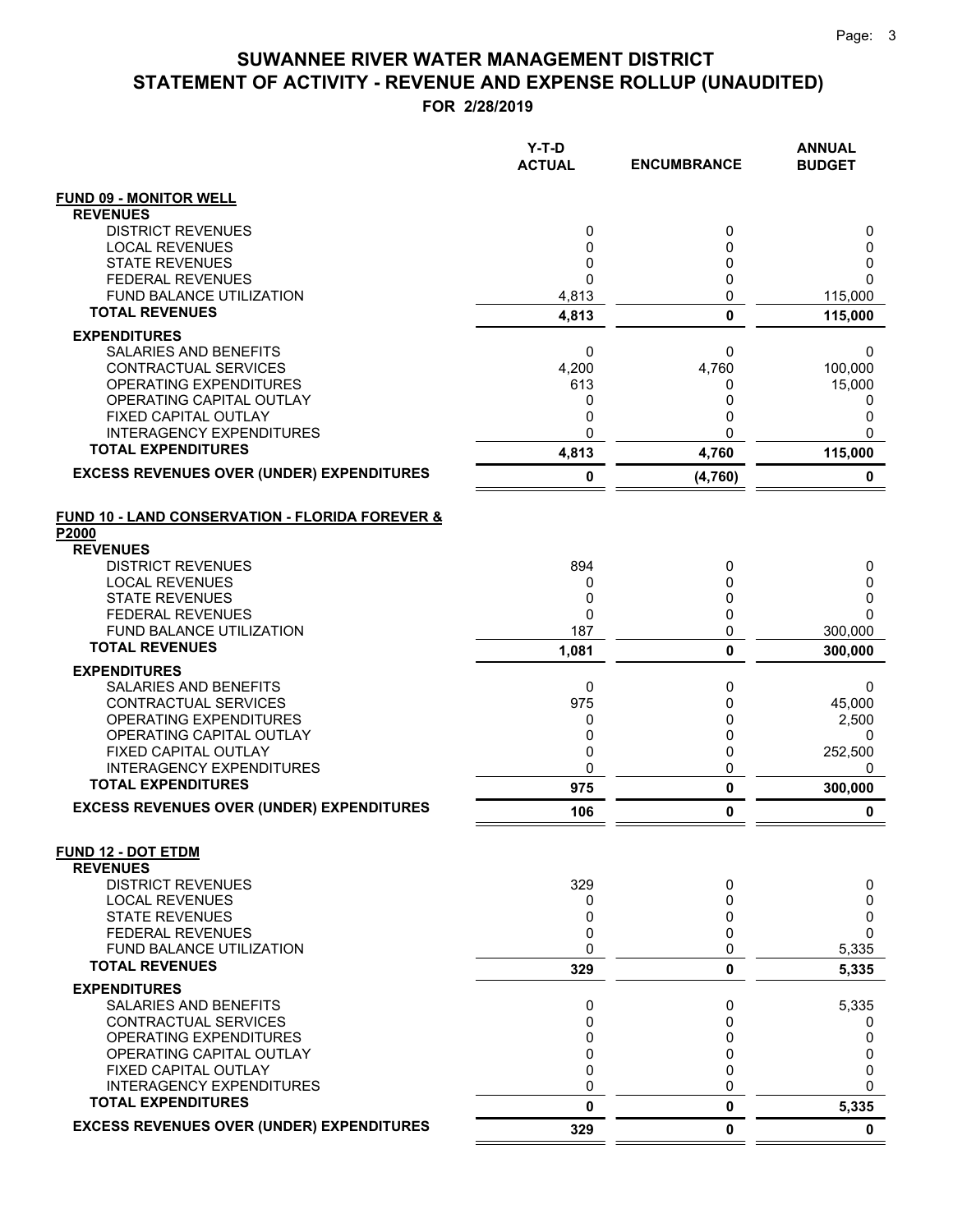**FOR 2/28/2019**

|                                                         | Y-T-D<br><b>ACTUAL</b> | <b>ENCUMBRANCE</b>    | <b>ANNUAL</b><br><b>BUDGET</b> |
|---------------------------------------------------------|------------------------|-----------------------|--------------------------------|
| <b>FUND 13 - LAND MANAGEMENT &amp; OPERATIONS</b>       |                        |                       |                                |
| <b>REVENUES</b>                                         |                        |                       |                                |
| <b>DISTRICT REVENUES</b>                                | 586,685                | 0                     | 1,816,219                      |
| <b>LOCAL REVENUES</b><br><b>STATE REVENUES</b>          | 2,041,894              | 0<br>0                | 0<br>2,326,119                 |
| <b>FEDERAL REVENUES</b>                                 | 0                      | 0                     | 40,000                         |
| <b>FUND BALANCE UTILIZATION</b>                         | 0                      | 0                     | 1,197,382                      |
| <b>TOTAL REVENUES</b>                                   | 2,628,579              | 0                     | 5,379,720                      |
| <b>EXPENDITURES</b>                                     |                        |                       |                                |
| SALARIES AND BENEFITS                                   | 264,634                | 0                     | 667,664                        |
| <b>CONTRACTUAL SERVICES</b>                             | 526,209                | 1,216,595             | 2,542,291                      |
| OPERATING EXPENDITURES                                  | 180,698                | 85,128                | 523,066                        |
| OPERATING CAPITAL OUTLAY                                | 5,800                  | 133,528               | 195,464                        |
| FIXED CAPITAL OUTLAY<br><b>INTERAGENCY EXPENDITURES</b> | 6,523<br>0             | 0<br>28,517           | 797,500<br>653,735             |
| <b>TOTAL EXPENDITURES</b>                               | 983,864                | 1,463,768             | 5,379,720                      |
| <b>EXCESS REVENUES OVER (UNDER) EXPENDITURES</b>        | 1,644,715              | (1,463,768)           | 0                              |
| <b>FUND 19 - FDOT MITIGATION</b>                        |                        |                       |                                |
| <b>REVENUES</b>                                         |                        |                       |                                |
| <b>DISTRICT REVENUES</b>                                | 3,803                  | 0                     | 0                              |
| <b>LOCAL REVENUES</b>                                   | 0                      | 0                     | 0                              |
| <b>STATE REVENUES</b>                                   | 73,827                 | 0<br>0                | 161,000                        |
| <b>FEDERAL REVENUES</b><br>FUND BALANCE UTILIZATION     | 0<br>0                 | 0                     | 0<br>100,000                   |
| <b>TOTAL REVENUES</b>                                   | 77,630                 | 0                     | 261,000                        |
| <b>EXPENDITURES</b>                                     |                        |                       |                                |
| SALARIES AND BENEFITS                                   | 0                      | 0                     | 0                              |
| CONTRACTUAL SERVICES                                    | 76,524                 | 212,780               | 261,000                        |
| OPERATING EXPENDITURES                                  | 1,105                  | 9,920                 | 0                              |
| OPERATING CAPITAL OUTLAY                                | 0                      | 0                     | 0                              |
| FIXED CAPITAL OUTLAY<br><b>INTERAGENCY EXPENDITURES</b> | 0<br>0                 | 0<br>0                | 0<br>0                         |
| <b>TOTAL EXPENDITURES</b>                               | 77,629                 | 222,700               | 261,000                        |
| <b>EXCESS REVENUES OVER (UNDER) EXPENDITURES</b>        | 1                      | (222, 700)            | 0                              |
| FUND 20 - MINIMUM FLOWS AND MINIMUM WATER LEVELS        |                        |                       |                                |
| (MFL)                                                   |                        |                       |                                |
| <b>REVENUES</b>                                         |                        |                       |                                |
| <b>DISTRICT REVENUES</b>                                | 0                      | 0                     | 0                              |
| <b>LOCAL REVENUES</b>                                   | 0                      | 0                     | 0                              |
| <b>STATE REVENUES</b>                                   | 334,946                | 0<br>0                | 1,891,604                      |
| <b>FEDERAL REVENUES</b><br>FUND BALANCE UTILIZATION     | 0<br>0                 | 0                     | 0<br>0                         |
| <b>TOTAL REVENUES</b>                                   | 334,946                | 0                     | 1,891,604                      |
| <b>EXPENDITURES</b>                                     |                        |                       |                                |
| <b>SALARIES AND BENEFITS</b>                            | 228,504                | 0                     | 637,604                        |
| CONTRACTUAL SERVICES                                    | 104,249                | 480,107               | 1,059,000                      |
| OPERATING EXPENDITURES                                  | 2,192                  | 0                     | 20,000                         |
| OPERATING CAPITAL OUTLAY                                | 0                      | 0                     | 0                              |
| FIXED CAPITAL OUTLAY<br><b>INTERAGENCY EXPENDITURES</b> | 0<br>0                 | 0<br>160,000          | 0                              |
| <b>TOTAL EXPENDITURES</b>                               |                        |                       | 175,000                        |
| <b>EXCESS REVENUES OVER (UNDER) EXPENDITURES</b>        | 334,945<br>1           | 640,107<br>(640, 107) | 1,891,604<br>0                 |
|                                                         |                        |                       |                                |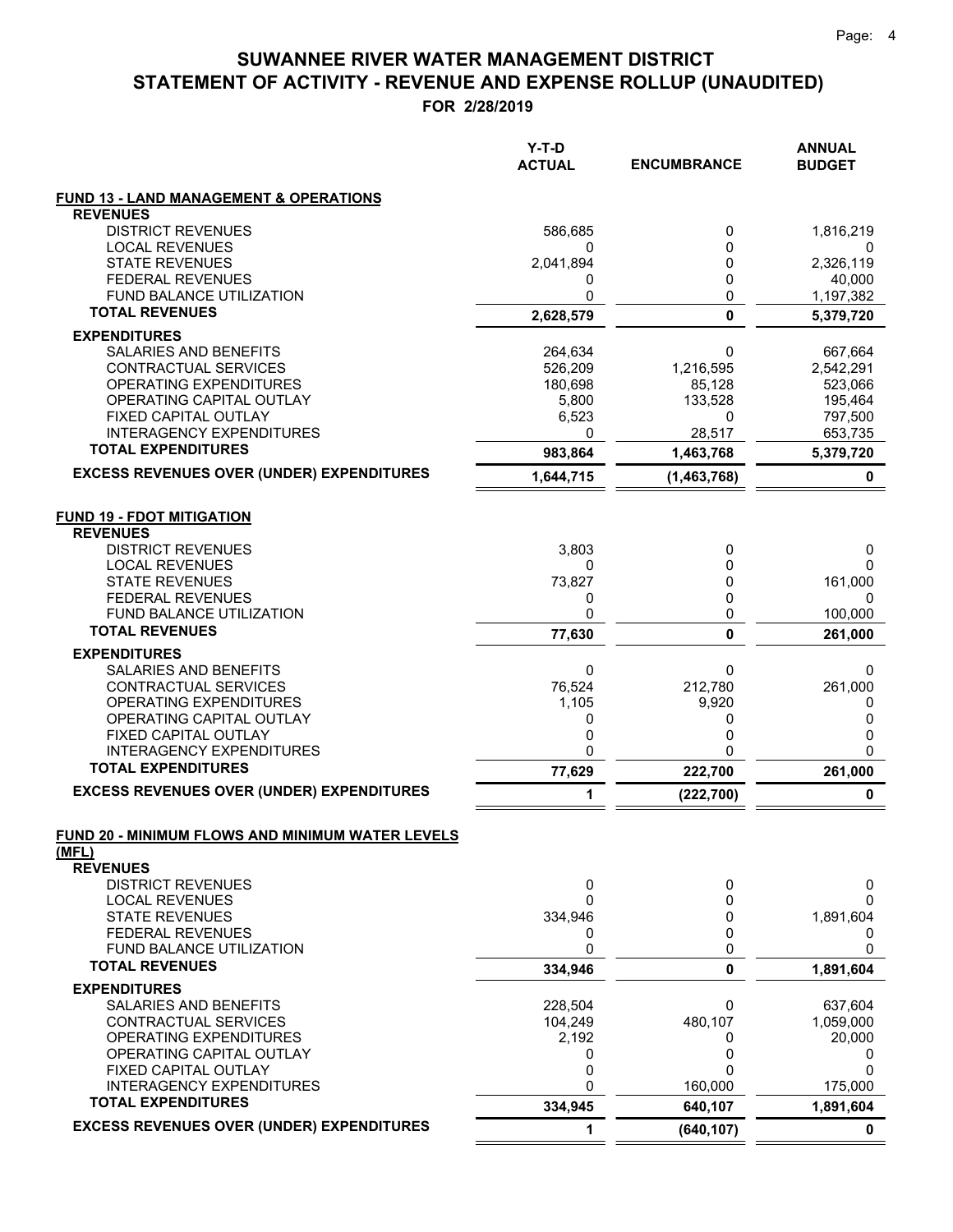**FOR 2/28/2019**

|                                                          | $Y-T-D$<br><b>ACTUAL</b> | <b>ENCUMBRANCE</b> | <b>ANNUAL</b><br><b>BUDGET</b> |
|----------------------------------------------------------|--------------------------|--------------------|--------------------------------|
| <b>FUND 29 - SUWANNEE RIVER PARTNERSHIP (SRP)</b>        |                          |                    |                                |
| <b>REVENUES</b><br><b>DISTRICT REVENUES</b>              | 8,403                    | 0                  |                                |
| <b>LOCAL REVENUES</b>                                    | 0                        | 0                  | 0<br>0                         |
| <b>STATE REVENUES</b>                                    | 20,847                   | 0                  | 34,000                         |
| <b>FEDERAL REVENUES</b>                                  | 0                        | 0                  | 0                              |
| <b>FUND BALANCE UTILIZATION</b>                          | 0                        | 0                  | 119,000                        |
| <b>TOTAL REVENUES</b>                                    | 29,250                   | 0                  | 153,000                        |
| <b>EXPENDITURES</b>                                      |                          |                    |                                |
| SALARIES AND BENEFITS                                    | 0                        | 0                  | 0                              |
| CONTRACTUAL SERVICES                                     | 0                        | 0                  | 0                              |
| OPERATING EXPENDITURES                                   | 0                        | 0                  | 6,000                          |
| OPERATING CAPITAL OUTLAY                                 | 0                        | 0                  | 0                              |
| FIXED CAPITAL OUTLAY                                     | $\Omega$                 | O                  | 0                              |
| <b>INTERAGENCY EXPENDITURES</b>                          | 29,250                   | 117,750            | 147,000                        |
| <b>TOTAL EXPENDITURES</b>                                | 29,250                   | 117,750            | 153,000                        |
| <b>EXCESS REVENUES OVER (UNDER) EXPENDITURES</b>         | 0                        | (117, 750)         | $\mathbf 0$                    |
| <b>FUND 33 - PCS MITIGATION - LAND ACQUISITION</b>       |                          |                    |                                |
| <b>REVENUES</b>                                          |                          |                    |                                |
| <b>DISTRICT REVENUES</b>                                 | 60,175                   | 0                  | 0                              |
| <b>LOCAL REVENUES</b>                                    | 0                        | 0                  | 0                              |
| <b>STATE REVENUES</b>                                    | 0                        | 0                  | 0                              |
| <b>FEDERAL REVENUES</b>                                  | 0                        | 0                  | 0                              |
| <b>FUND BALANCE UTILIZATION</b><br><b>TOTAL REVENUES</b> | $\Omega$                 | 0                  | 0                              |
|                                                          | 60,175                   | 0                  | 0                              |
| <b>EXPENDITURES</b>                                      |                          |                    |                                |
| SALARIES AND BENEFITS                                    | 0                        | 0                  | 0                              |
| CONTRACTUAL SERVICES                                     | 0<br>0                   | 0<br>0             | 0                              |
| OPERATING EXPENDITURES<br>OPERATING CAPITAL OUTLAY       | 0                        | 0                  | 0<br>0                         |
| FIXED CAPITAL OUTLAY                                     | 0                        | 0                  | 0                              |
| <b>INTERAGENCY EXPENDITURES</b>                          | 0                        | 0                  | 0                              |
| <b>TOTAL EXPENDITURES</b>                                | 0                        | 0                  | 0                              |
| <b>EXCESS REVENUES OVER (UNDER) EXPENDITURES</b>         | 60,175                   | 0                  | $\pmb{0}$                      |
| <b>FUND 51 - DISTRICT AG COST-SHARE</b>                  |                          |                    |                                |
| <b>REVENUES</b>                                          |                          |                    |                                |
| <b>DISTRICT REVENUES</b><br><b>LOCAL REVENUES</b>        | 0<br>0                   | 0<br>0             | 0<br>0                         |
| <b>STATE REVENUES</b>                                    | 0                        | 0                  | 0                              |
| FEDERAL REVENUES                                         | 0                        | 0                  | 0                              |
| FUND BALANCE UTILIZATION                                 | 206,660                  | 0                  | 2,180,579                      |
| <b>TOTAL REVENUES</b>                                    | 206,660                  | 0                  | 2,180,579                      |
| <b>EXPENDITURES</b>                                      |                          |                    |                                |
| SALARIES AND BENEFITS                                    | 0                        | 0                  | 0                              |
| CONTRACTUAL SERVICES                                     | 206,660                  | 399,834            | 2,160,579                      |
| OPERATING EXPENDITURES                                   | 0                        |                    | 0                              |
| OPERATING CAPITAL OUTLAY                                 | 0                        | 0                  | 0                              |
| FIXED CAPITAL OUTLAY                                     | 0                        | 0                  | 0                              |
| <b>INTERAGENCY EXPENDITURES</b>                          | 0                        | O                  | 20,000                         |
| <b>TOTAL EXPENDITURES</b>                                | 206,660                  | 399,834            | 2,180,579                      |
| <b>EXCESS REVENUES OVER (UNDER) EXPENDITURES</b>         | 0                        | (399, 834)         | 0                              |

 $=$  $\equiv$   $=$   $=$